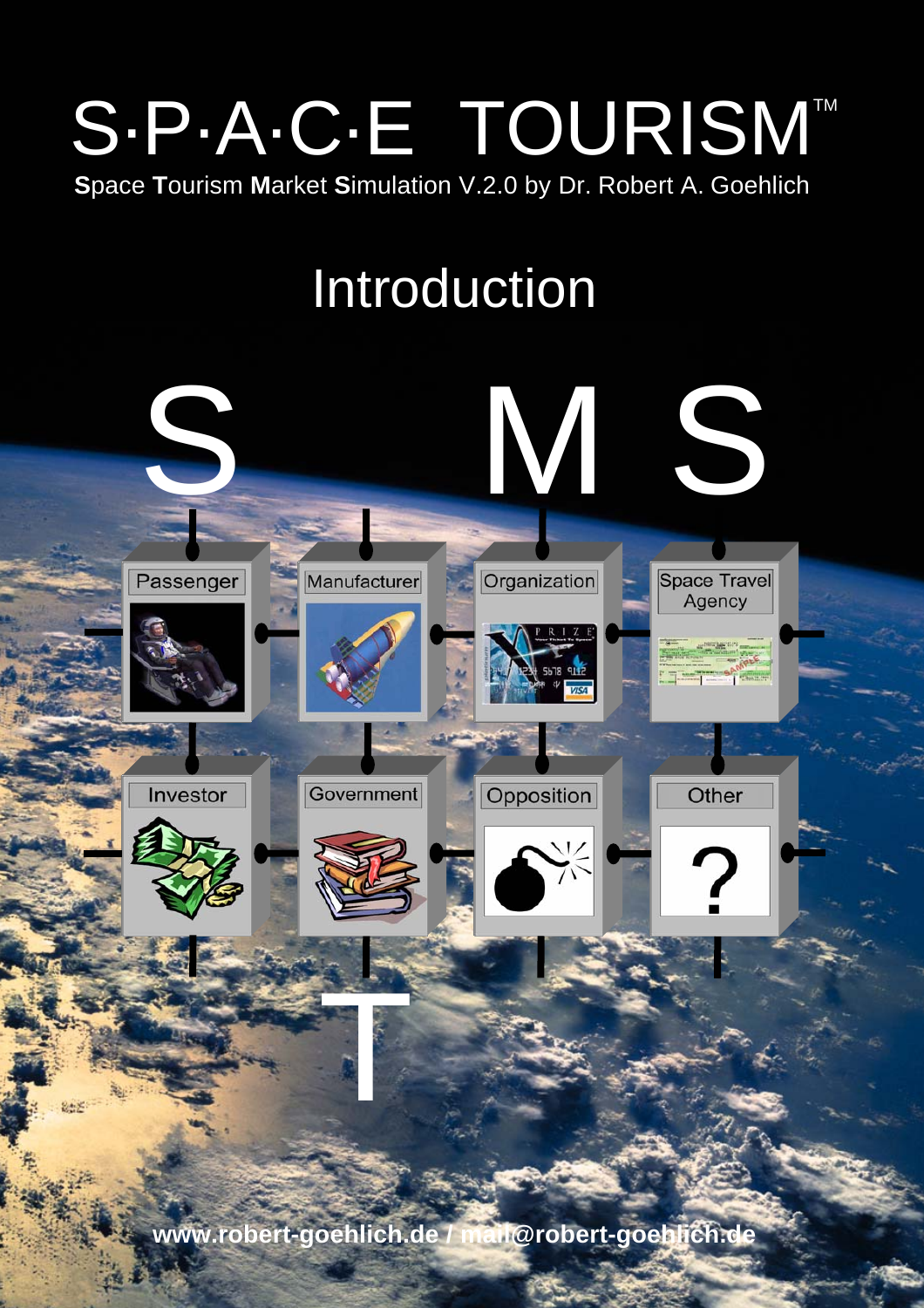# S.P.A.C.E TOURISM

Space Tourism Market Simulation V.2.0 by Dr. Robert A. Goehlich

#### **Summary**

Space Tourism Market Simulation (STMS) is an interactive simulation covering various disciplines such as rocket engineering, economics, design, laws, ethics, art, etc. around space tourism to understand and practice coherences about this topic. Participants can choose one out of eight specific groups such as passenger, manufacturer, organization, space travel agency, investor, government, opposition or own created group. They can either cooperate or compete with other groups. The idea of STMS is to improve participant's knowledge and skills of space tourism in the fields of strategic decision-making, engineering, teamwork, marketing and entrepreneurial activities.

#### Goal

Winner group of STMS is that one, who could collect most "Space Dollar" (S\$). S\$ can be earned for convincing presentations, high market shares, fair play and creativity. Due to changes in the exchange rate, which is simulated by a dice, there is also a risk to loose profit.

#### Group Size

Minimum number of participants is 8 plus 1 moderator. Due to the modular character of STMS, there is no limitation in maximum number of participants. Recommended size for each team is 3 participants.

#### Time Frame

Minimum required time is 2 hours. Recommended simulation period is 3 months with a weekly meeting to discuss about progress and problems.

#### Level

This simulation is created for all people interested in space tourism from generalists to experts. The difficulty level and quality of results is defined by the participants itself.

#### Materials Needed

| πικιαισπαιο πισσασα |                                                                                                                                 |
|---------------------|---------------------------------------------------------------------------------------------------------------------------------|
| Minimum:            | 1 x STMS Info Kit for each group<br>1 x STMS Discussion Kit and pen for each participant                                        |
| Recommended:        | 1 x Flip chart for each group<br>1 x Overhead projector or beamer<br>1 x Scissor<br>1 x Dice<br>100 x "Space Dollar" bank notes |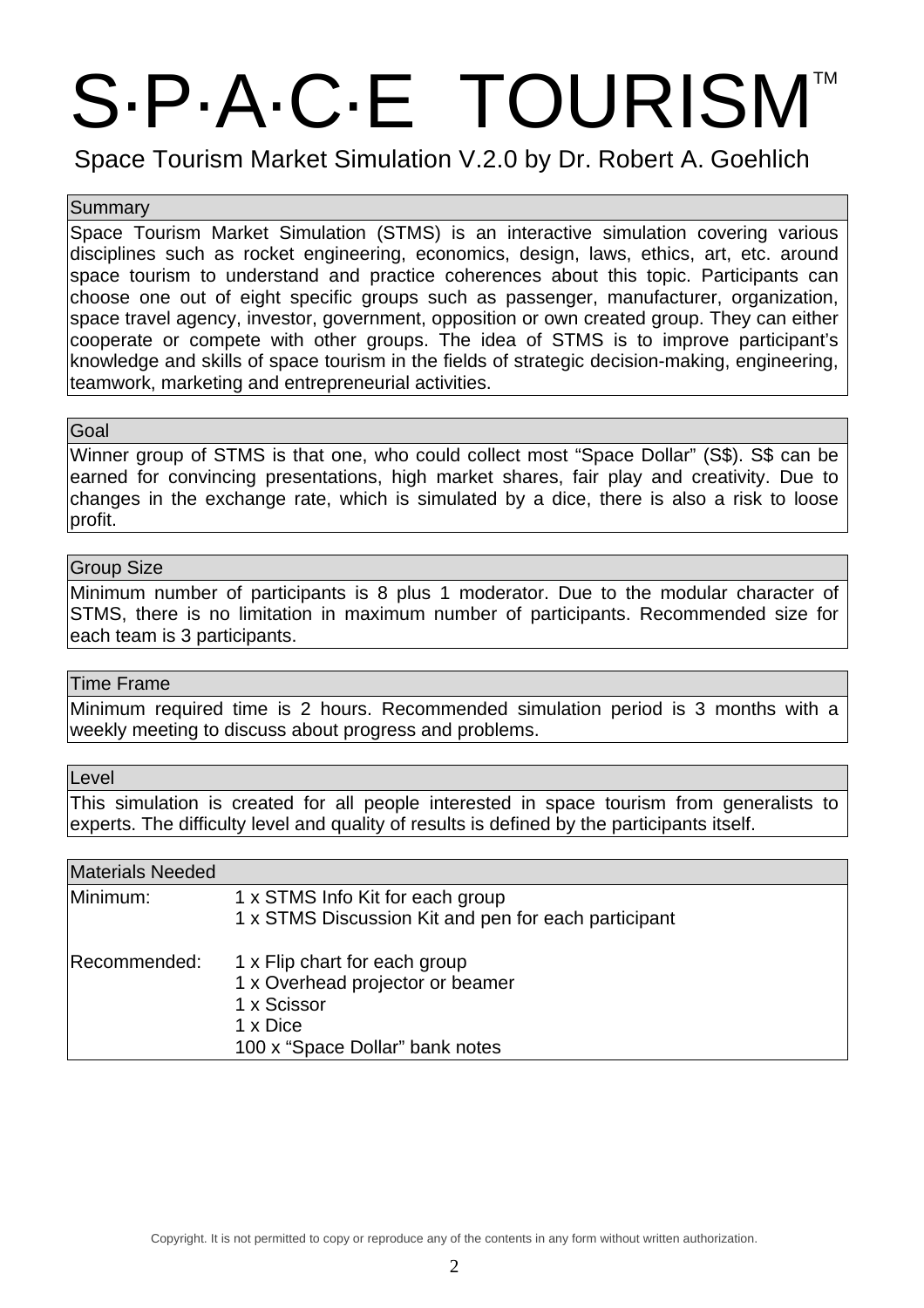### **Instruction** 1. Decide for one group you are most interested in to represent (Passenger, Manufacturer, Space Travel Agency, Organization, Investor, Government, Opposition or Other Group). Manufacturer Organization Space Travel Passenger Agency Investor Government Opposition Other *Available Groups* 2. Read and complete the information about your selected group which you can find in the Info Kit. Discuss within your team. S-P-A-C-E TOURISM" V.1.0 by Dr. Robert A. ich olizen and interested to go to space. What will you<br>roy and ask for ticket prices? Will you ask the man<br>out specifications and safety standards? Be creative<br>efore you buy a normal air ticket, if you are not sure w ithin your team and answer the following question. What are the in *Example: Passenger Group Information (Info Kit)* 3. Complete the pages from the Discussion Kit. This is a kind of mail, where you can ask the other groups about information, offers, contracts, etc. am's Nickname: Oppo am's Nickname: Other Team's Nickname:

*Question Boxes (Discussion Kit)* 

?